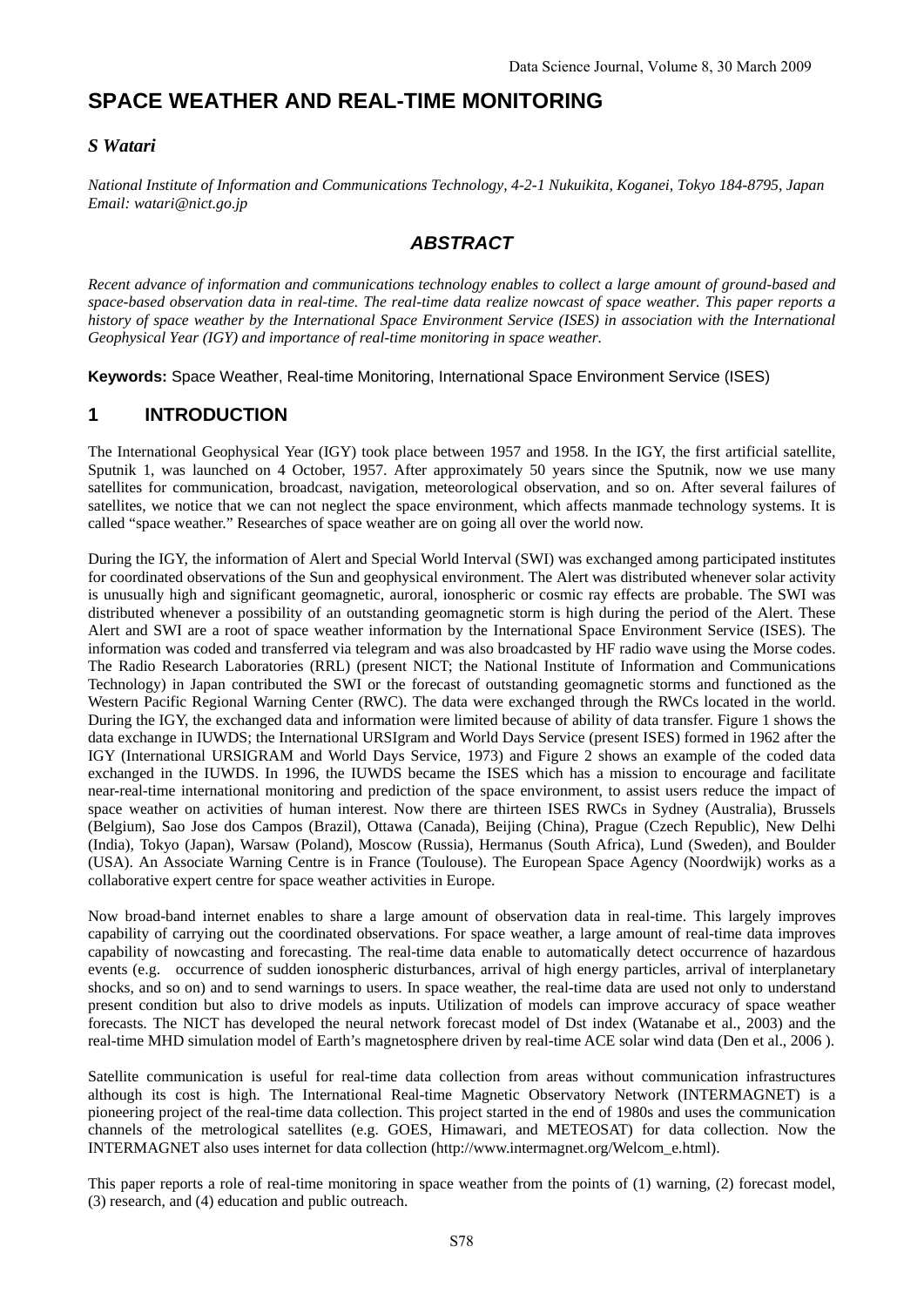

**Figure 1.** Data exchange in the IUWDS (International URSIGRAM and World Days Service, 1973).

```
BOUTOK 31051
```

```
USSPS 32404 31077 ///32 29003 11335 21405 UMAGF 32505 81031
0930/ 30097 1/014 22344 33222 99999 UMAGF 36701 81030 0900/
29098 1/144 22366 35322 21600 52001 29356 UMAGF 33603 81031
0000/ 30007 1/015 23213 32532 21630 UMAGF 43501 81031 0300/
30005 1/018 2///3 34432 UMAGF 39601 81031 0300/ 30009 1/015
22223 33443 ///// UMAGF 47701 81031 0300/ 30038 1/095 22145
36321 UMAGF 45601 81031 0300/ 30002 1/017 23224 34432 UMAGF
38501 81031 0330/ 30037 1/010 22122 34311 UMAGF 36801 81031
0000/ 30006 1/647 24544 33964 10600 91630 99999 URANJ 32404
81031 00245 11110 01311 URANJ 32404 81031 00410 11110 03411
URANJ 32404 81031 00610 11110 05211 URANJ 32404 81031 01415
11110 05311 URANJ 32404 81031 02695 11110 06911 URANJ 32404
81031 04995 11110 12111 URANJ 32404 81031 08800 11110 19311
URANJ 32404 81031 15400 11110 47111 UMAGF 31523 81031 /////
3000/ 1/019 23223 33543 99999 URANJ 34502 81031 03000 07120
06509 URANJ 34502 81031 00204 07120 00609 USSPS 21305 31165
///32 37006 13505 01209 URANJ 17401 81031 00245 16160 01016
URANJ 17401 81031 00410 16160 02116 URANJ 17401 81031 00610
16160 03816 URANJ 17401 81031 01415 16160 05416 URANJ 17401
81031 02695 16160 06316 URANJ 17401 81031 04995 16160 12516
URANJ 17401 81031 08800 16160 20416 URANJ 17401 81031 15400
16160 46016 URANJ 22501 81030 02800 16170 07017
```
**Figure 2.** Coded data exchanged in the IUWDS.

#### **2 SPACE WEATHER WARNING USING REAL-TIME DATA**

Real-time data enable to monitor and to understand current space environment, and to nowcast space weather. Figure 3 shows the space weather forecast center in the NICT. In this center, we continuously monitor near real-time data of solar images, solar energetic particle, solar x-ray flux, solar wind, high-energy electron flux at geosynchronous orbit, geomagnetic field, ionosphere vertical soundings, total electron contents, results of simulation of the Earth's magnetosphere, and so on. Referring those data, we make a forecast of occurrence of solar flare, geomagnetic disturbance, and solar energetic particle events every afternoon (Watari, 2009).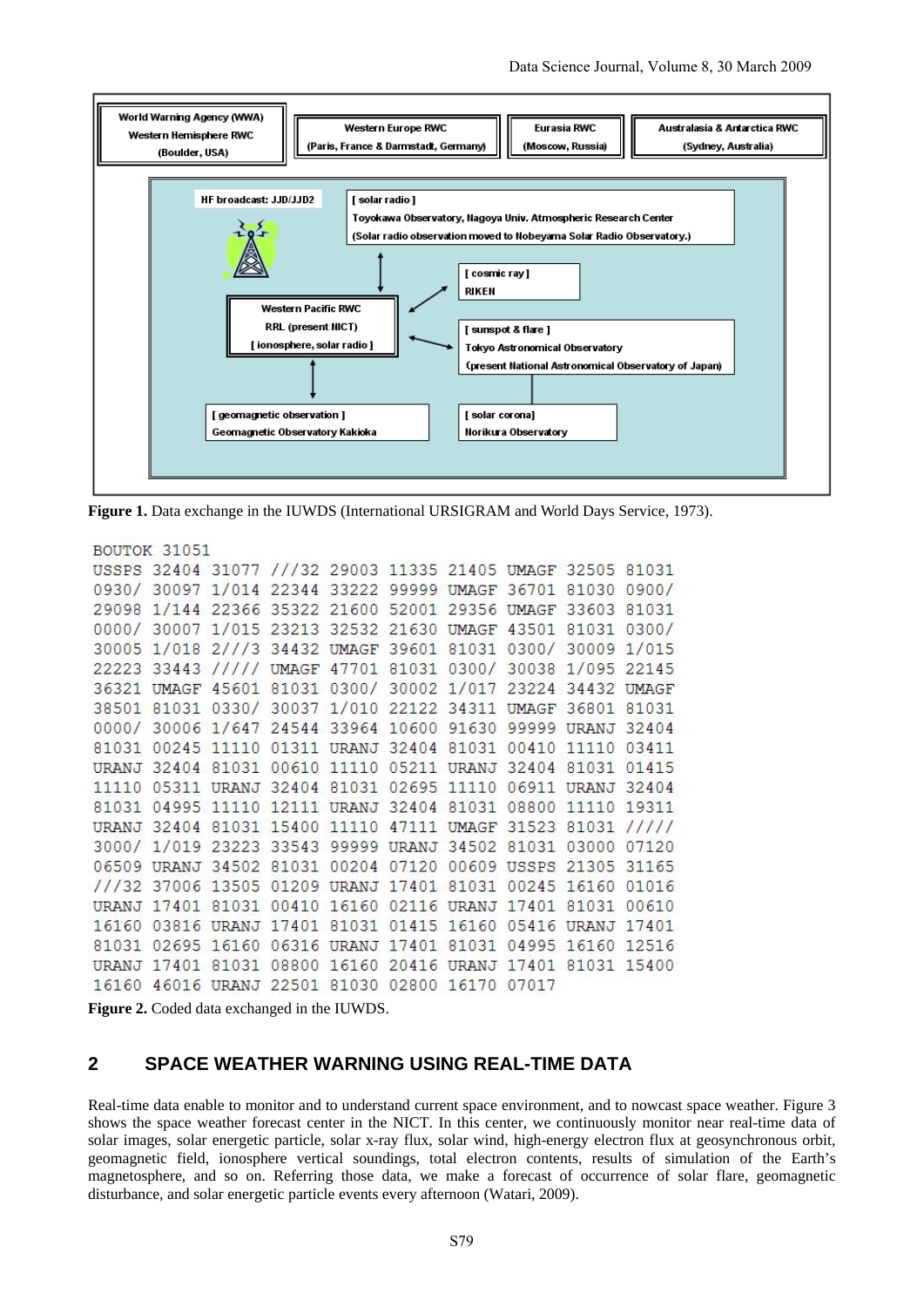

**Figure 2.** Space weather forecast center in the NICT.

Using the real-time data, it is possible to automatically detect occurrence of hazardous events and to deliver warning of space storms, such as arrival of solar energetic particles, occurrence of geomagnetic storms, enhancement of energetic electron at geosynchronous orbit, and so on.

The NOAA/Space Environment Prediction Center (SWPC) defined space weather scales for geomagnetic storms, solar radiation storms, and radio blackouts of ionosphere based on GOES measurements and geomagnetic Kp index as shown in (http://www.swpc.noaa.gov/NOAAscales/). It is possible to deliver warnings based on this table using measurements by the GOES satellites and Kp index.

Figure 3 shows an example of the warning service of NICT through a web page using real-time data (http://swc.nict.go.jp/contents/index\_e.php). This warning service system automatically detects the warning levels using the GOES measurements of x-ray flux, solar energetic particle flux, and energetic electron flux. We determine the warning levels based on the NOAA space weather scales. On geomagnetic storm, we use value of Dst-index forecasted by the neural network model (see Section.3). Those warnings are also delivered using RSS 2.0 (Really Simple Syndication).

Shinohara et al. (2005) developed an automatic detection and warning system of geomagnetic sudden commencements (SCs) using real-time data from ground-based geomagnetic observations. It is important for a warning of space weather to detect the SC because the SC is a good indicator of onset of the geomagnetic storm. They developed a method to detect the SC/SI (Sudden Impulse) using amplitude and increasing rate of geomagnetic field based on their statistical analysis of the SCs. The system sends information of onset time, amplitude, and observation sites of SC/SI to registered users by e-mail as soon as the system detects the SCs.

## **3 REAL-TIME DATA AS INPUT TO FORECAST MODEL**

Utilization of models has a possibility to improve forecasts of space weather. The real-time data are used not only to understand present condition but also to drive models as input parameters.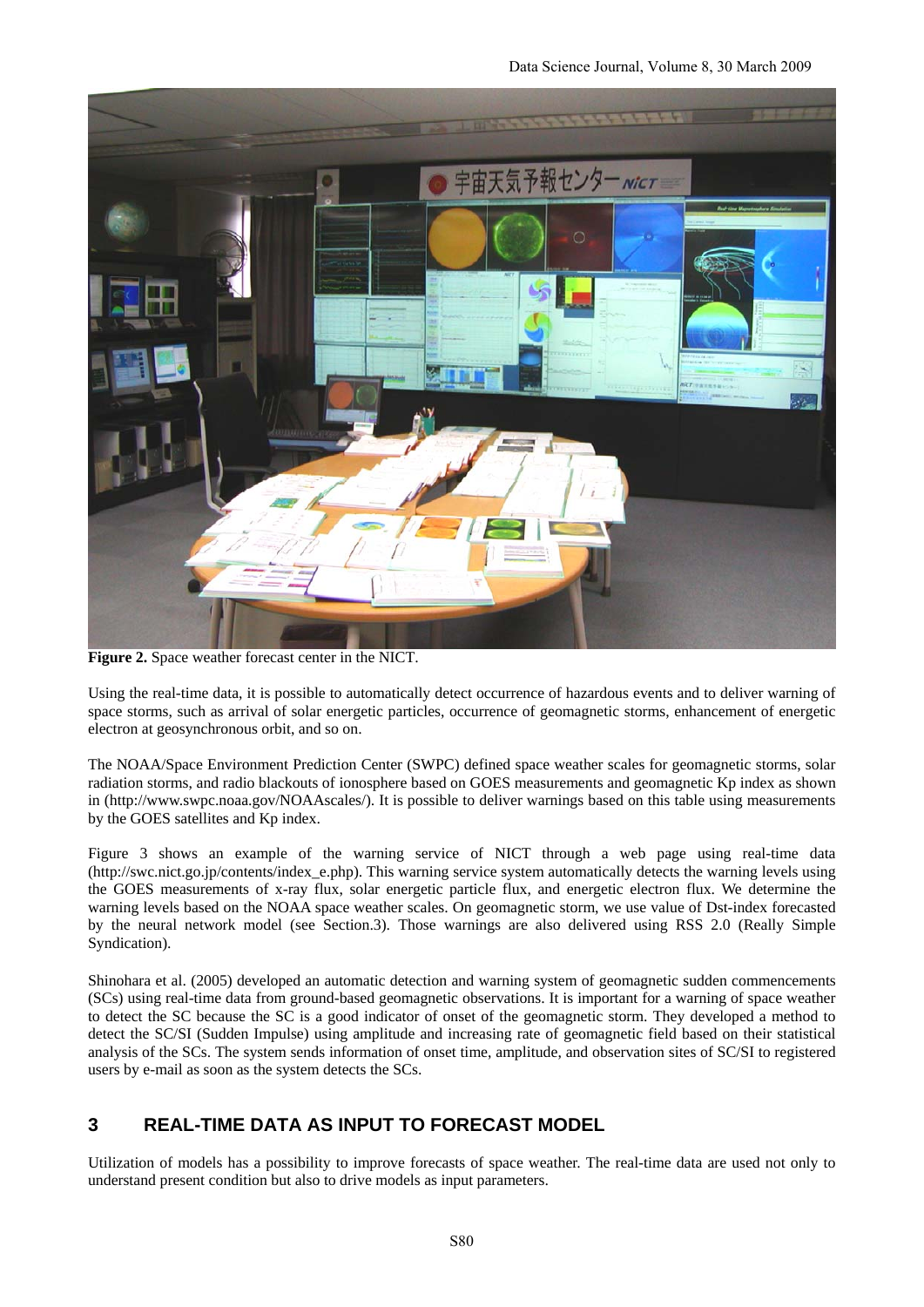| NICT Space Weather Information Center - Windows Internet Explorer                                                             |                                               |                             |                                       |                              |                              |
|-------------------------------------------------------------------------------------------------------------------------------|-----------------------------------------------|-----------------------------|---------------------------------------|------------------------------|------------------------------|
|                                                                                                                               | MC http://swc.nict.go.jp/contents/index_e.php |                             | $\mathcal{L}_{\uparrow}$              | $X$ Google                   |                              |
| ≫<br>Mr NICT Space Weather Information Cen                                                                                    |                                               |                             |                                       |                              |                              |
| <b>NICT</b>                                                                                                                   |                                               |                             |                                       |                              | NiCT                         |
| <b>Space Weather Information Center</b>                                                                                       |                                               |                             |                                       | <b>RSS</b>                   | Japanese<br>Links            |
|                                                                                                                               |                                               |                             |                                       |                              | <b>Topics</b>                |
| Space Weather Forecast<br><b>HOME</b><br>Current Data of Space Weather<br>Contact us                                          |                                               |                             |                                       |                              |                              |
| <b>HOME</b>                                                                                                                   |                                               |                             |                                       |                              |                              |
| DeskTopViewer(760 X 260)                                                                                                      |                                               |                             |                                       | 2009/01/14<br>07:59:51       | UT                           |
| Hinode    SOHO   SunSpot                                                                                                      | Flare<br>⊌                                    | Radio communications        |                                       |                              | $\odot$                      |
| Hnode/XRT                                                                                                                     | Start(UT) Max. Imp.                           |                             |                                       | Wakkanai<br>Kokubunji        |                              |
|                                                                                                                               |                                               |                             |                                       | Okinawa<br>Yamagawa          |                              |
|                                                                                                                               |                                               | Mag. Storm                  | SWF                                   | Sporadic E                   |                              |
|                                                                                                                               | Solar wind $(ACE)$ $\bigoplus$                | Satellite Operation         |                                       |                              | $^\circledR$                 |
|                                                                                                                               | UT V (km/s) Bz (nT)                           |                             |                                       |                              |                              |
|                                                                                                                               | 07:36<br>315<br>$-1.2$                        | Mag. Storm                  | High-energy Protons                   | <b>High-energy Electrons</b> |                              |
| <b>ADAM CONTRACTOR COMPANY</b>                                                                                                | 332<br>$-0.3$<br>$-2$                         | <b>GIC</b><br>$\circledast$ | <b>GPS</b><br>$\qquad \qquad \bullet$ | Aviation                     | $^\circledR$                 |
| $SSN(NOAA)$ : 11                                                                                                              | 329<br>$-2.6$<br>$-4$                         |                             |                                       |                              |                              |
| F10.7 : 71                                                                                                                    | 334<br>$-4.0$<br>$-6$                         | Mag. Storm                  | Mag. Storm                            |                              | <b>•PokerFlat</b>            |
| Space Weather Forecast<br>$^{\circ}$                                                                                          |                                               |                             |                                       |                              |                              |
| <b>Flare Activity</b><br>Proton Event                                                                                         |                                               | Geomagnetic Activity        |                                       |                              | deficit or                   |
| Quiet                                                                                                                         | Quiet                                         |                             | Quiet                                 | Quiet<br>Norlisk             | Updating<br><b>PokerFlat</b> |
| Copyright National Institute of Information and Communications Technology. (NICT) All Rights Reserved<br>2009/01/14 07:59(UT) |                                               |                             |                                       |                              |                              |

**Figure 4.** NICT warning service using web (http://swc.nict.go.jp/contents/index\_e.php).

Now we can use real-time solar wind data from the ACE; Advanced Composition Explorer (Zwickl, et. al., 1998). The ACE is stationed in a halo orbit about the Sun-Earth libration point L1 and contentiously has sent us the solar wind data in real-time since 1997. It enables advance warning of disturbances because the ACE is in approximately 1.5 million km upstream from the Earth and observes the solar wind approximately 30-60 minutes before it reaches the Earth. As a pioneering work of real-time solar wind data, the NOAA/SESC; Space Environment Service Center (present SWPC) received real-time solar wind data from the International Sun Earth Explorer 3 (ISEE-3) between March of 1980 and mid-1982 in collaboration with NASA for early warnings of geomagnetic storms (Joselyn, 1986).

There are several examples of forecast models using real-time solar wind data as inputs. Watanabe et al. (2003) developed a neural network forecast model of Dst index. Dst index is a measure of geomagnetic storms. They use velocity, density, magnitude of interplanetary magnetic field (IMF), and x, y, z components of IMF of the real-time solar wind data. Watari et al. (2008) developed a neural network forecast model of high-energy electron flux at geosynchronous orbit using the real-time data as inputs. It is known that high-energy electrons cause deep dielectric charging of spacecraft.

Den et al. (2006) developed a real-time MHD simulation model of Earth's magnetosphere. The model is driven by the real-time ACE solar wind data and the result of the calculation is delivered every 5 minute through the web (http://www2.nict.go.jp/y/y223/simulation/realtime/). Geomagnetic AE index, a measure of aurora activity, is calculated using the result of this simulation (Den et al., 2006; Kitamura et al., 2008). Shinagawa et al. (2008) have developed a real-time ionosphere-thermosphere simulation model using the ionospheric parameters given by the real-time Earth's magnetosphere model (http://www2.nict.go.jp/y/y223/simulation/ionos/ion/index.html).

### **4 REAL-TIME DATA AND RESEARCH**

The real-time data are also useful for research. The real-time data increase a capability of carrying out the coordinated observations because it is possible to check the results of the ongoing observations and to flexibly change a target according to activity. Continuous monitoring of the real-time data increases a chance to find new phenomena in the data.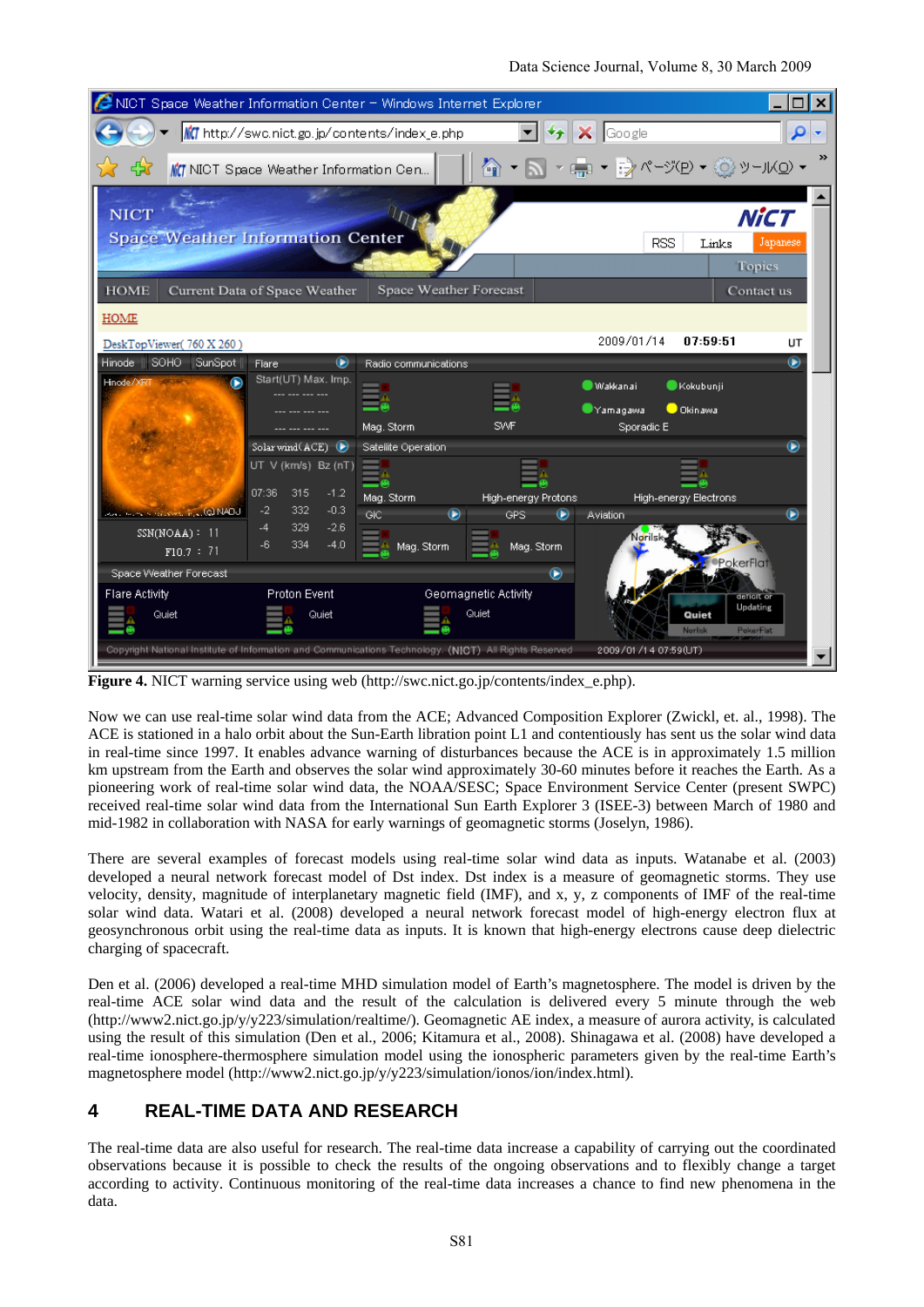An internationally coordinated campaign, the Whole Heliosphere Interval (WHI) ran between March 20 and April 16, 2008 (http://ihy2007.org/WHI/WHI.shtml) as a part of the International Heliophysical Year (IHY) program, the 50th anniversary program of the International Geophysical Year (IGY). The WHI offered a valuable opportunity to look at the ground-state of the Sun- Earth system during solar minimum of Cycle 22. The participating researcher could flexibly determined their solar targets according to their scientific objects using real-time data. This is quiet different from the campaign during the IGY era.

The real-time data is effective for collaboration of space and ground-based observations. In a case of the Hinode satellite (Japanese satellite for solar observation launched in September 2006), pointing information of the onboard telescopes and latest images are opened through the web page (http://www.isas.jaxa.jp/home/solar/)). This information is useful for ground-based solar observers to select their observation targets.

As an attempt of a research assist system using real-time data, the Solar-Terrestrial Research Environment Laboratory (STEL), Nagoya University developed Geospace Environment Data Analysis System (GEDAS) (Kamide, 2006). GEDAS is to exchange data from satellite, radar, and other ground-based observations, as well as from simulation algorithms, and to analyze the data and run the computer codes, all on a real-time basis

(http://st4a.stelab.nagoya-u.ac.jp/index-e.html). It is essential to have this kind of system in which ground-based observations and theoretical research are fully integrated to better understand the mutual linkages of the sun, the interplanetary medium, the magnetosphere, the ionosphere, the thermosphere and the neutral atmosphere.

Automated detection of events using real-time data is also useful for research. Nose et al. (1998) developed an automated detection system of Pi2 pulsations using wavelet analysis for substorm research (http://swdcli40.kugi.kyoto-u.ac.jp/pi2/). They use geomagnetic stations each separated 120 degrees in longitude to locate at least one station on the nightside at all times. As a result, this system enable to detect substorm onsets in real-time even if we are on the dayside and becomes an useful tool for research.

The Space Environment Research Center (SERC) of Kyushu University has constructed a real-time global magnetometer chain called MAGDAS (MAGnetic Data Acquisition System, http://magdas.serc.kyushu-u.ac.jp/) (Maeda, Yumoto, and the MAGDAS group, 2009). It is very useful for electromagnetic and plasma environment research in the geospace if we can get 1-second resolution data from all MAGDAS station in real-time.

# **5 REAL-TIME DATA AS EDUCATION AND PUBLIC OUTREACH**

Space weather information using real-time data is a good content for education and public outreach material. Real-time data give us an excitement of seeing current space weather, such as aurora, solar images. For example, solar images taken by SOHO, the Solar and Heliospheric Observatory mission, are provided in near real-time through web-site (http://sohowww.nascom.nasa.gov/data/realtime-images.html). We can enjoy the current solar images taken by white light and extreme ultraviolet (EUV) and coronal mass ejections (CMEs) taken by the coronagraph on board SOHO.

We can notice a relation between our daily lives and space weather through the space weather effect because space weather events affect manmade technology systems (Lanzerotti, 2001). For example, the blackout of power system occurred by geomagnetically induce current (GIC) in associated with the March 1989 geomagnetic storm. Communications or broadcast satellite services are sometimes disrupted because of failures of satellites caused by space weather events.

On education using real-time data, there is an example of an activity in the SERC of Kyushu University (http://www.serc.kyushu-u.ac.jp/index\_e.html). Students in Department of Earth and Planetary Sciences check real-time data and make daily summaries of space weather. This activity trains abilities to analyze space environment data and to find something different in the data.

## **6 SUMMARY**

Figure 4 shows a schematic picture of space weather information center. Recent advance of information and communications technology enables to collect large amount of data in real-time. This expands application of the data in operation and research of space weather. General public can also refer current space weather information and enjoy beautiful auroras and solar images through web pages.

It is important for space weather to collect ground-based observation data in arctic and equatorial regions (Antarctica, Siberia, Amazon, Africa, and so on) because the effect by space weather tends to appear in those regions. However, it is usually not easy to get electricity and communication line for data transfer in those regions. On the power, it is possible to use solar panels or wind generators. However, it is difficult to get the communication line. Wireless network system is useful for this situation. The wireless network equipments become cheaper and can provide long-distance internet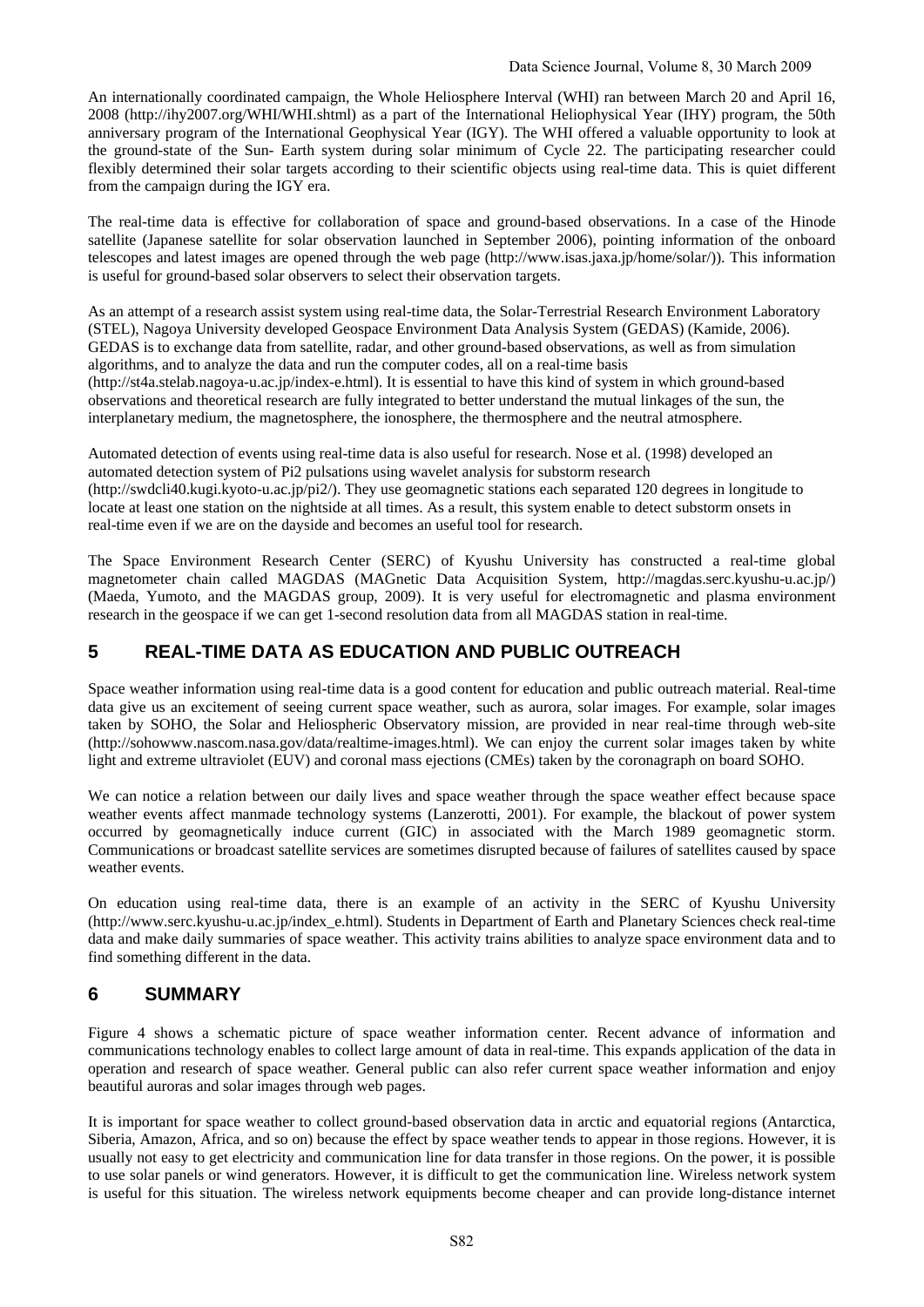connection between an observation point and a nearby internet entrance. Satellite communication is also useful for the data collection although its cost is still expensive. For example, the National Institute of Polar Research (NIPR), Japan has collected data from the unmanned magnetometer network in Antarctica using the Iridium (Yamagishi et al., 2007). The Iridium is a constellation of 66 cross-linked satellites orbiting at an altitude of about 780 km and provides global coverage.

Resent ground-based observations tend to produce a large amount of data such as atmospheric imagers. A low-cost high-speed communication service with global coverage is necessary to construct a dense real-time space weather monitoring network. This will be realized by a satellite communication system. Development of a small low-power transmitter is necessary for this.



**Figure 5.** A schematic picture of space weather information center.

### **7 REFERENCES**

Den, M., T. Tanaka, S. Fujita, T. Obara, H. Shimazu, H. Amo, Y. Hayashi, E. Nakano, Y. Seo, K. Suehiro, H. Takahara, and T. Takei, (2006) Real-time Earth magnetosphere simulator with three-dimensional magnetohydrodynamic code, *Space Weather*, Vol.4, S06004, doi:10.1029/2004SW000100.

Joselyn, J. A., (1986) Real-time prediction of global Geomagnetic activity, In Kamide, Y. and Slavin, A. (Eds.), *Solar Wind-Magnetosphere Coupling*, Tokyo, TERRAPUB, pp.127-141.

Kamide, Y., (2006) From IGY to eGY: The importance of real-time data in space physics, Advances in Geosciences, Vol.8 ST, pp.1-24.

International URSIGRAM and World Days Service, (1973) *Synoptic codes for solar and geophysical data*, Boulder, USA, CO, SEL/ERL/NOAA.

Kitamura, K., H. Shimazu, S. Fujita, S. Watari, M. Kunitake, H. Shinagawa, and T. Tanaka, (2008) Properties of *AE* indices derived from real-time global simulation and their implications for solar wind-magnetosphere coupling, *J. Geophys. Res.*, Vol.113, A03S10, doi:10.1029/2007JA012514.